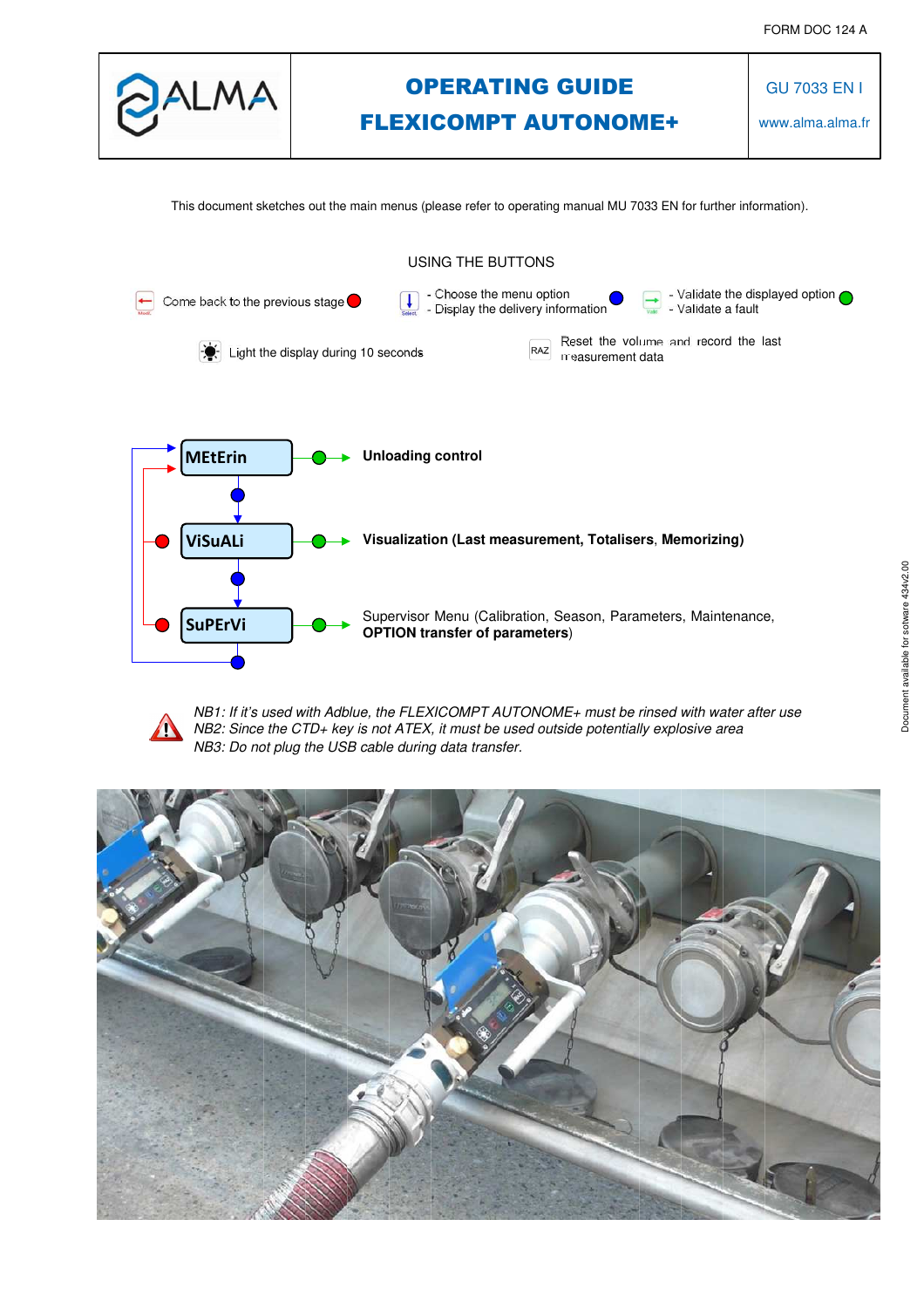# **UNLOAD A PRODUCT**

# 1. CONNECT THE FLEXICOMPT AUTONOME+

- Install the FLEXICOMPT AUTONOME+ on the compartment valve (respect the slope and rotation angles – see picture on page 1)
- U Connect the hose between the FLEXICOMPT AUTONOME+ and the reception tank

## 2. PREPARE THE UNLOADING



# **CHOOSE THE PRODUCT**



# The choice of the product is validated when metering starts

### 3. CARRY OUT THE UNLOADING

# **CHECK THE CHOSEN PRODUCT**

NOTE: The unit of flowrate and volume depends on the settings chosen.

### **A START THE UNI OADING**



# A RESET THE METER

If data recording is automatic, appearance of flowrate causes a display test and resets the volume to zero.



# A DISPLAY THE DELIVERY INFORMATION



*APPEARANCE OF A FAULT AND DISPLAY OF AN ALARM*



*See list of alarms page 4*

#### **The unloading may be interrupted by several situations**

*THE COMPARTMENT IS EMPTY*



### *Wait the blinking display*

*Close the valve*

*End the unloading (§4)*

 $2001$  L

*Continue with another compartment by moving the FLEXICOMPT AUTONOME+ (§3)*

 *compartment by moving the FLEXICOMPT AUTONOME+ (§3)*

- *INTENTIONAL INTERRUPTION OF THE UNLOADING*
- *The unloading may be interrupted at any time by closing the valve*



#### **WHAT DO YOU WANT TO DO?**

1 - Continue with another compartment with the same product **(§3)**

2 - Continue with another compartment with another product: end the unloading **(§4)** and start a new one **(§1)**

3 - End the unloading: reset the meter **(§4)**, remove the FLEXICOMPT AUTONOME+ **(§5)** and end the delivery **(§6)**

#### 4. FINISH THE UNLOADING OF A PRODUCT

**A RESET THE METER** 



#### 5. REMOVE THE FLEXICOMPT AUTONOME+

- U Disconnect the hose between the FLEXICOMPT AUTONOME+ and the reception tank
- FLEXICOMPT AUTONOME+ from the compartment valve

#### 6. END THE DELIVERY

U Clean the filter if necessary

 $\Psi$  If it's used with Adblue, the FLEXICOMPT AUTONOME+ must be rinsed with water after use in order to clean it and to ensure it works properly

**V** Put back the FLEXICOMPT AUTONOME+ in its box



- Mandatory action
- Optional action (depends on configuration choosen)
- *Event during delivery*
- **Action by operator**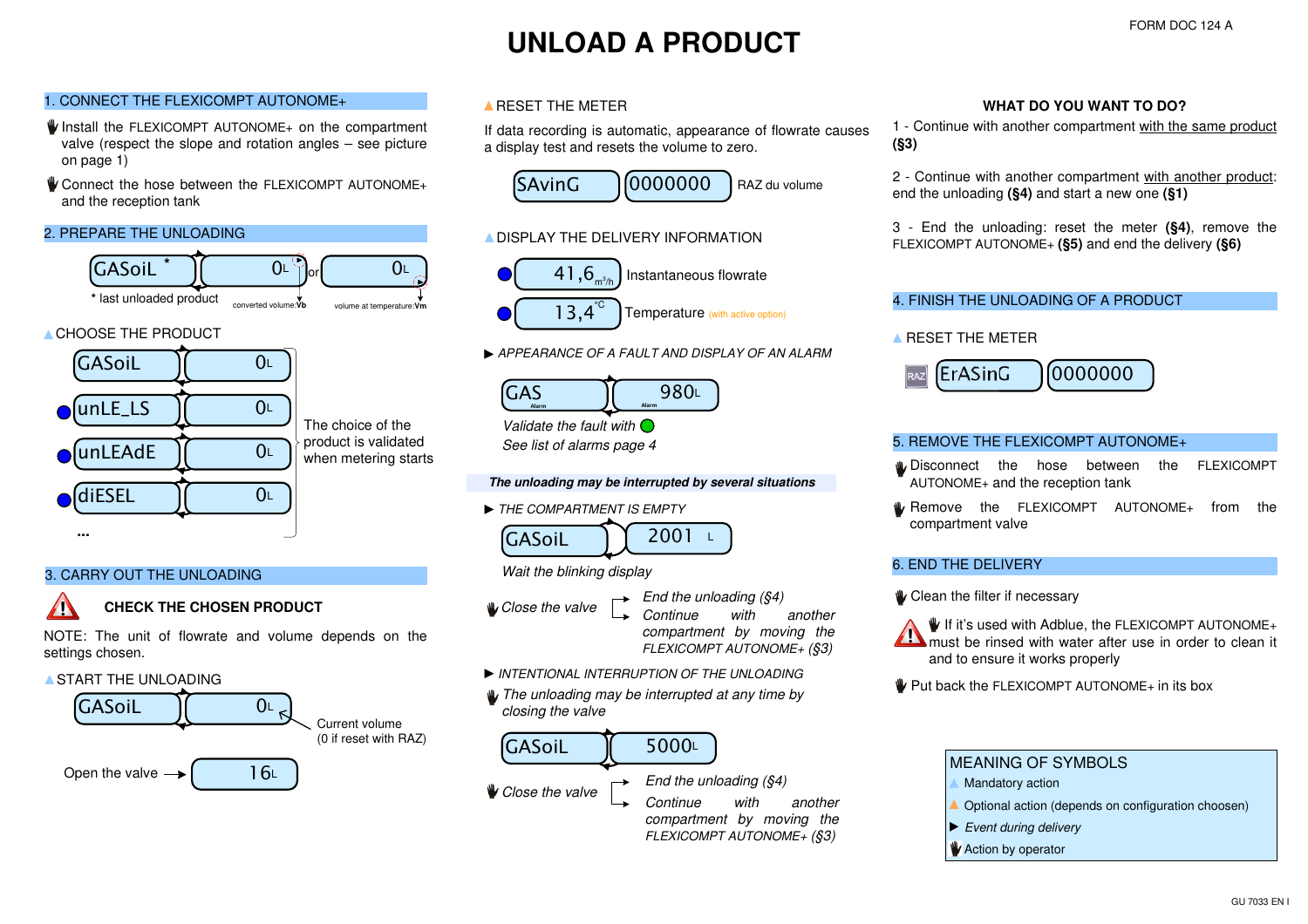# **DISPLAY/TRANSFER\* THE DELIVERY DATA**